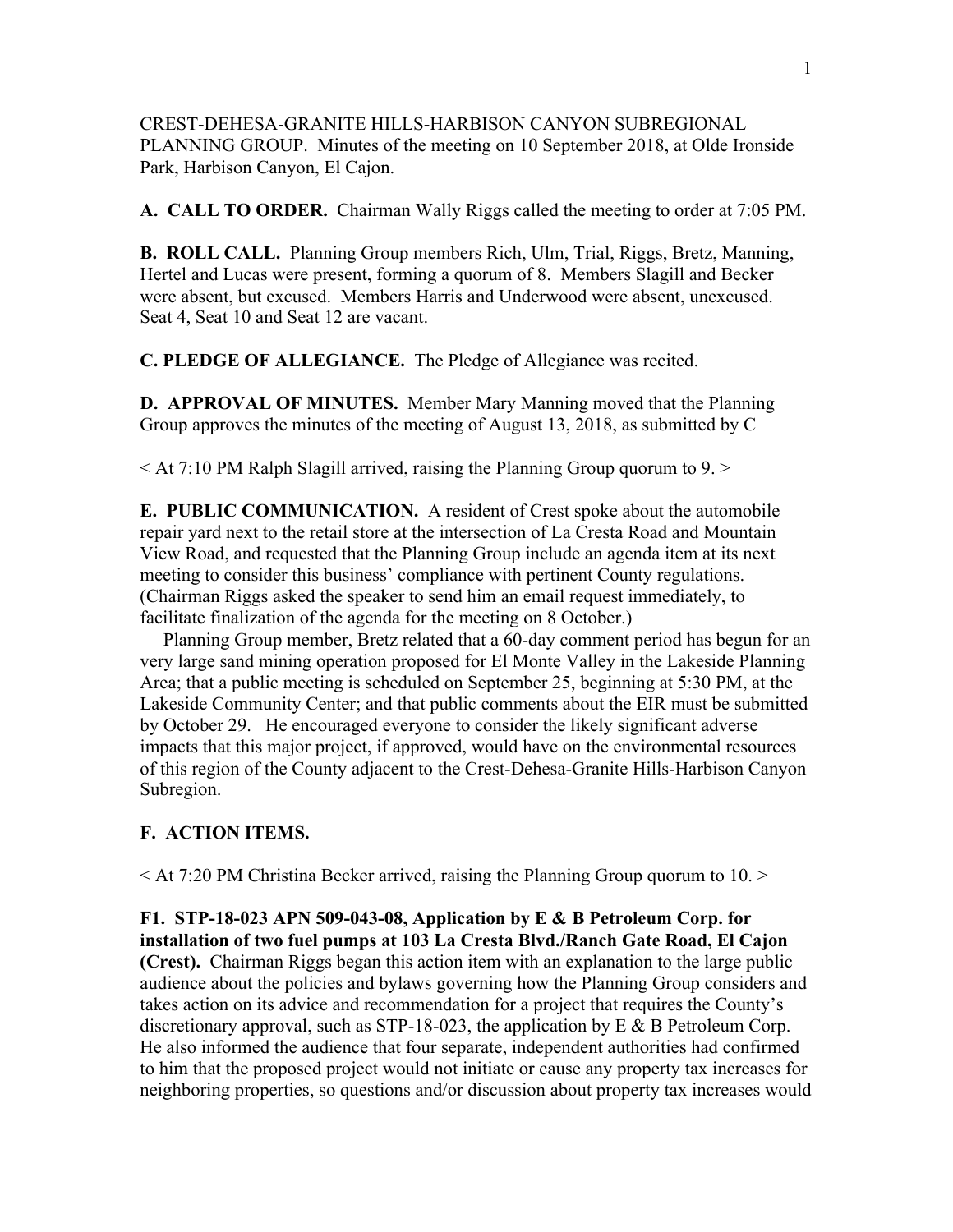be out of order and not considered by the Group. Riggs then introduced Mr. Kevin Esho, representing E & B Petroleum, Corp., and invited him to describe and discuss the application.

 Mr. Esho explained that the proposed project is to install two gasoline fuel pumps beneath a protective canopy, to install a new retaining wall and parking lot configuration, to install two buried fuel storage tanks beneath a portion of the parking lot, to relocate an above ground propane tank, and to remodel the interior of the existing retail building. He said that the applicant communicated with Crest neighbors of the retail property and collected 256 positive responses supporting the project at the store. Responding to Group members' questions, he said overnight parking would not be permitted in the parking lot; that fuel deliveries would be made after midnight, probably two times per week; the fuel pumps would be open for customers from 6:00 AM until 10:00 PM; that signs for the business would be low, at ground level, and monument based; that the buried fuel tanks would be double-walled with 24/7 monitoring of leakage sensors and an alarm system, all approved by the Fire Department and other agencies; and that all night lighting for the canopy and property would comply with County requirements and be shielded to prevent direct projection of light off property. Mr. Esho then asked his consulting Traffic Study Engineer to discuss the project's potential road and traffic impacts.

 The Traffic Study Engineer said his study suggests that 1) creating a middle, third lane on La Cresta Road for left turns, and 2) creating a longer lowered speed limit zone on eastbound La Cresta Road approaching the intersection and entrance to the business, would actually improve the existing traffic and safety situation at the intersection with Mountain View Road; and that with these improvements resulting from the project, there would be only insignificant impacts from any added traffic associated with the project.

 Twenty-seven community residents spoke to the Planning Group about the proposed project. Two of them supported the project; the others expressed concerns and asked questions about potential or likely impacts, and did not support its approval as presented. The public's concerns included 1) changes to the historic Crest community character; 2) increased pollution impacts (increased night light, noise, fugitive fuel fumes, storm water runoff and groundwater contamination); 3) increased traffic on La Cresta Road and Mountain View Road, and at their intersection; 4) increased risk/decreased safety for school children and other pedestrians due to changed traffic conditions caused by the project; 5) increased risk of dangerous accidents related to the repeated, cumulatively huge number of fuel delivery trips on a dangerous rural road; 6) and the potential for changes caused by the proposed project to complicate and/or interfere with effective implementation of the Crest Evacuation Plan and the Crest Community Wildfire Protection Plan in the event of an actual community emergency.

 Planning Group members made comments and expressed concerns about the proposed project that included: 1) the levels of community and regional support for a Crest gas station are not clear, and are not knowable from the signatures and petitions collected; 2) the perceived "need" for gas pumps in Crest is questionable, and difficult to ascertain, despite existing pumps within 3 miles distance (all downhill) on Greenfield Drive; 3) a CEQA study is not required for the proposed project, since it's proposed to be in compliance with all relevant zoning requirements; 4) a formal site plan for the project must be approved by Planning and Development Services, due to the "D" designator status of the property; 5) reviews of the proposed project details have not been conducted,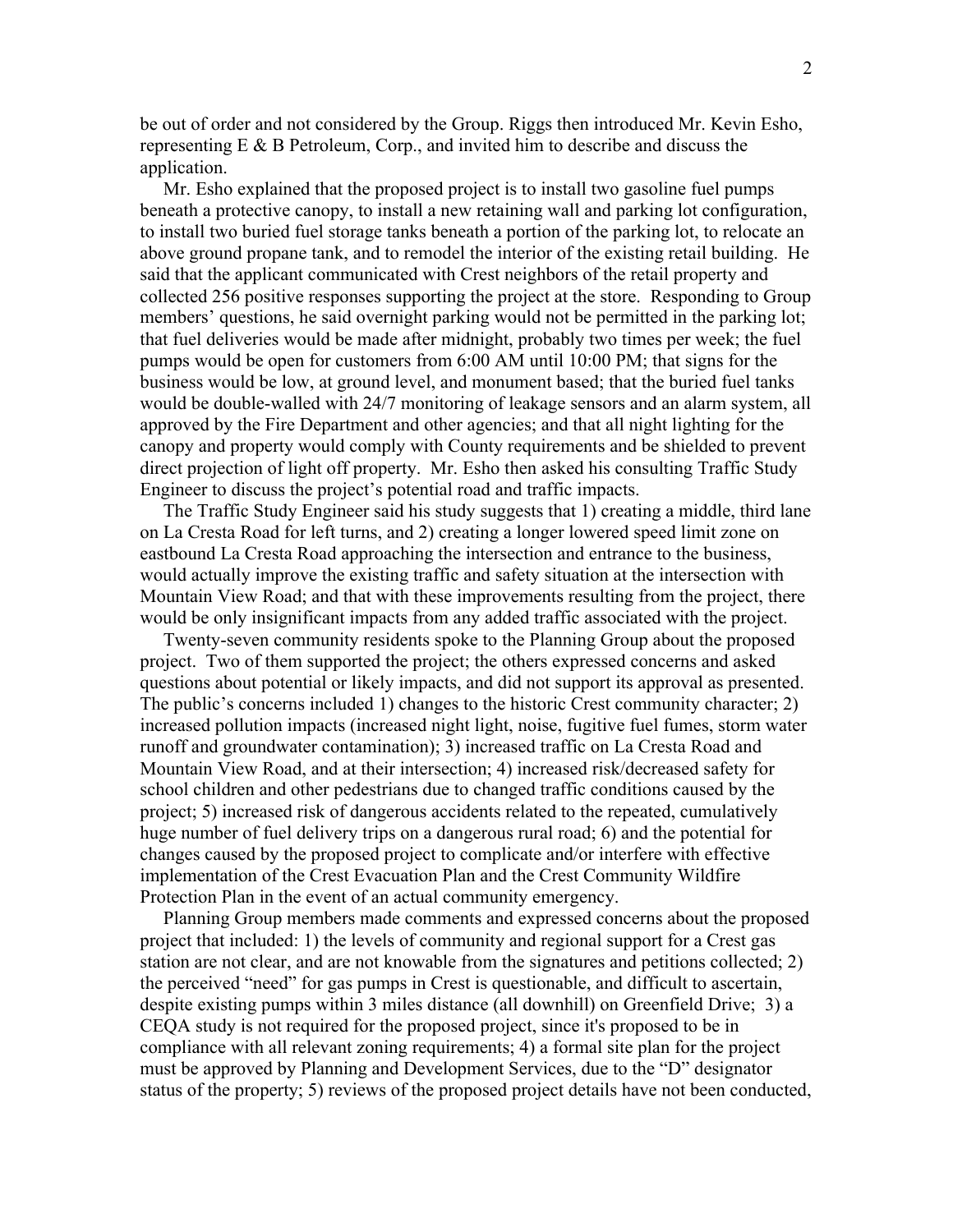and various needed approvals have not been yet obtained, from Department of Public Works, CalFire and San Miguel Fire Department, and others concerning the proposed changes to roads, landscaping, septic system, lighting, etc.; and 6) the property owner has the right to pursue his business interests in compliance with County regulations, but the public has the right to protect and maintain the existing community character, tranquility and safety.

 Pat Ulm moved that the Planning Group does not take action and make a recommendation tonight on STP-18-023, and continues it as an agenda item for possible action at a future meeting, when the applicant can provide additional information including (but not limited to) proposed changes to La Cresta Road, the "D" designator formal site plan, night light shielding, landscaping, and approval of the San Miguel Fire Department. The motion passed (8 yes; 2 no: Hertel, Lucas; 0 abstain).

## **G. GROUP BUSINESS.**

**G1. Announcements and correspondence.** Chairman Riggs informed the Group he had received correspondence that 1) the County Department of Environmental Health has requested comments by 21 September concerning its Integrated Vector Management Plan for dealing with potential outbreaks of diseases carried by mosquitoes, ticks, rodents and fleas, eye gnats, etc.; and 2) on 14 September the Traffic Advisory Committee will consider the issue of a reduced speed limit for West Noakes St. in Harbison Canyon.

 Mary Manning announced that there will be a Clothes Give Away gathering at Olde Ironside Park on 6 October 2018, from 8 AM until 12 Noon, and everyone interested should bring any clothing, small household items, toys, etc. they would like to give away.

**G1a. Presentation of emergency egress route proposal from Crest. (Khandy Franklin-Collins).** Khandy Franklin-Collins, Crest Fire Safe Council, described recent developments towards establishing an Emergency Egress Route for Crest; these include producing an informative flyer with a map of the proposed route(s), creating signs placed along the route, Fire Safe Council signs for roads in Crest leading to the route, continued work on control and management of locked gates, and outreach work to link with San Miguel and CalFire websites. Khandy also discussed the Fire Safe Council's telephone alert system, an email alert system using the Next Door internet website, and problems with the "2-1-1" telephone alert system.

 She said the current Community Wildfire Protection Plan (CWPP) for Crest needs to be changed to include the emergency egress route(s); and the Crest Fire Safe Council would appreciate having the Planning Group become a signatory to the updated CWPP, as well as providing a letter of support from the Planning Group concerning the selected evacuation route plan.

 Chairman Riggs agreed to place the consideration of Planning Group action and letter of support for the proposed emergency egress route for Crest on the Group's October meeting agenda.

**G1b. Request for PLDO Priority List (Manning).** Chairman Riggs determined, by concurrence with Mary Manning, that consideration of the annual Park Land